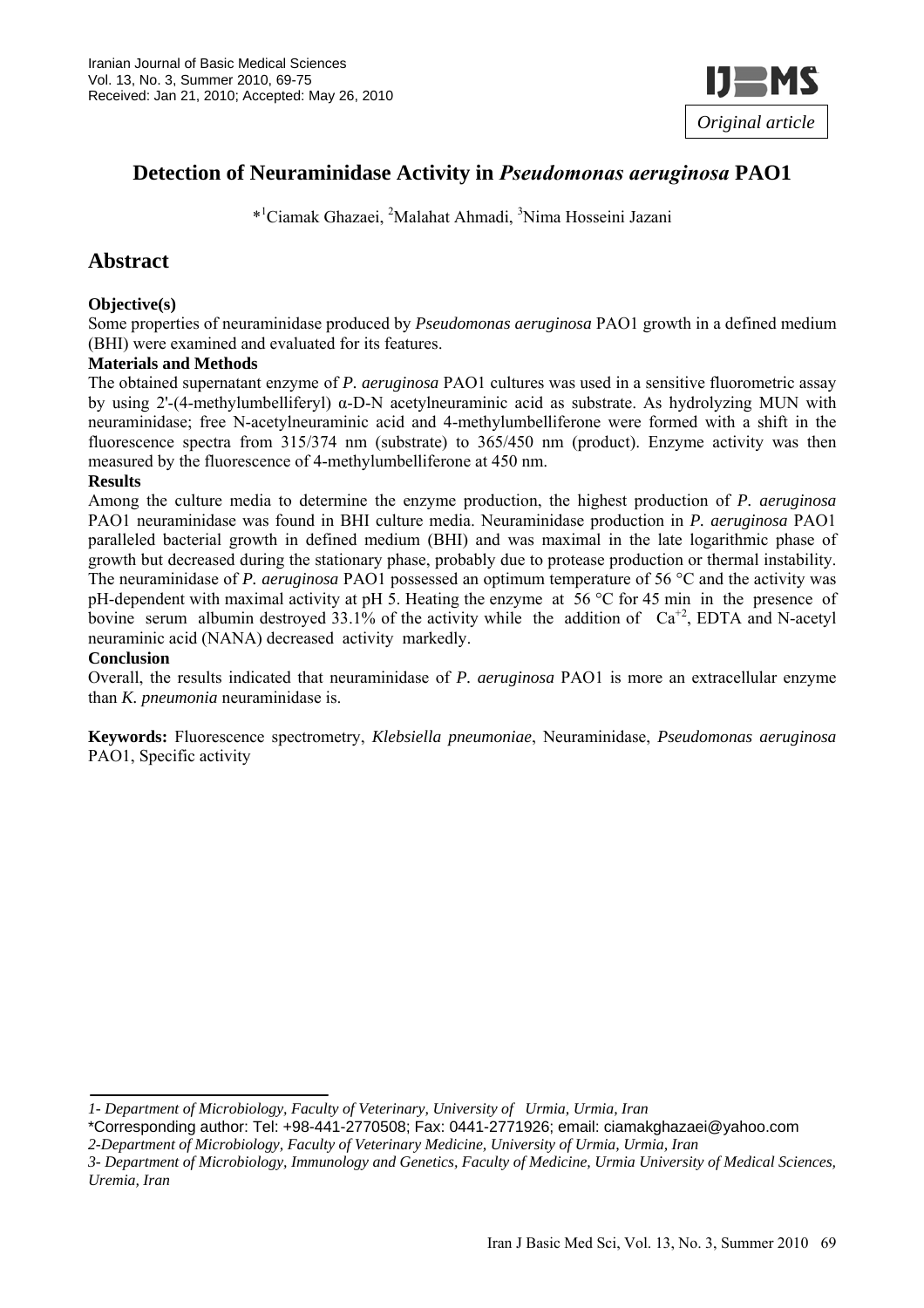# **Introduction**

*Pseudomonas aeruginosa* produces neuraminidase which releases terminal sialic acids residues from glycoproteins, glycolipids and gangliosides expressed on host cells (1, 2). Neuraminidase has been implicated as a virulence factor and may serve as a marker for determining virulent *P. aeruginosa* strains (1). This enzyme plays an important role in bacterial attachment and subsequent invasion into host cells, and particularly into epithelial cells (1, 2).

It has been shown that treating mucus with neuraminidase decreases its viscosity, thereby enhancing the colonization of the underlying tissues by *Streptococcus pneumoniae*. Furthermore, removal of NANA by the neuraminidase could expose surface receptors for *S. pneumoniae* (1, 3). The inhibition of bacterial neuraminidases provides a mechanism to prevent bacterial pneumonia.

The aim of the present study was to prepare enzymes from two different sources in different conditions and compare their activities. The intent was also to assay and determine the best culture conditions for neuraminidase production and activity, using different media including brain heart infusion broth, Brucella broth, M9, pepton water, and tryptose soy broth. In addition, the neuraminidase activity in *P. aeruginosa* PAO1 was compared with the neuraminidase activity of *Klebsiella pneumonia ATCC 1003.*  Meanwhile, the effects of different environmental conditions such as pH, temperature, added cation  $(Ca^{+2})$ , and components (NANA, EDTA) on the expression and activity of the neuraminidase were investigated.

# **Materials and Methods**

## *Bacterial strains and culture media*

*Pseudomonas aeruginosa* PAO1 was kindly provided by Dr. E. A. Worobec, (Department of Biology, Faculty of Sciences, University of Manitoba, CA), and *K. pneumonia* ATCC 10031 was obtained from the American Type Culture Collection. Bacteria were cultured in brain heart infusion broth (Merck Laboratories, Detroit, MI) at 37 °C with continuous shaking up to the stationary phase of growth, which was monitored by measuring cell turbidity at 600 nm

(1, 2, 4). The culture was harvested by centrifugation at  $12,000 \times g$  for 15 min at 4 °C. The supernatant was filtered through a membrane filter (0.45 um; Millipore Corp.) and dialyzed against 0.1 M acetate buffer (pH 5.5) for a period of 48 hr at 4  $^{\circ}$ C (1, 4, 5). The other culture media for some experiments was Brucella broth, M9, pepton water, and tryptose soy broth to assay as described above.

## *Assays for neuraminidase activity*

Neuraminidase activity was measured by fluorescence spectroscopy with a F-2500 Hitachi fluorescence spectrophotometer (fluorimeter) using 4-methylumbelliferyl-α-D-N- acetylneuraminic acid (MUN) as a substrate (Sigma) (2, 3, 6, 7). Upon hydrolysis of MUN by neuraminidase, free N-acetylneuraminic acid and 4-methylumbelliferone were formed with a shift in the fluorescence spectra (excitation maximum/fluorescence maximum) from 315/374 nm (substrate) to 365/450 nm (product). Enzyme activity was then measured by the fluorescence of 4-methylumbelliferone at 450 nm.

A 10 mM stock solution of 4-methylumbelliferone (Sigma) was diluted to a 0.5 µM standard solution. Serial dilutions were made with 0.1 M sodium acetate buffer (pH 5.5) as a diluent, and these data were used to make the standard curve (6). A stock solution of 2'-(4-methylumbelliferyl)-α-D-Nacetylneuraminic acid was prepared in distilled water at a concentration of 110  $\mu$ mol/ml and stored frozen at -20  $^{\circ}$ C in 100 aliquots (6, 8). To quantitatively assay the samples for sialidase activity, 2'-(4-methylumbelliferyl)-a-D-N-acetylneuraminic acid (110 µmol/ml) was mixed 1:1 with sodium acetate buffer (0.1 M). A test sample  $(50 \text{ µl})$  was added to the reaction mixture and incubated at 37° C for 20 min; then, 200  $\mu$ l of a 1.33 M glycine buffer (pH 10.7) was added to the mixture to stop the reaction. A duplicate sample lacking substrate served as a negative control (3, 5, 8). Protein concentration was determined using the "Lowry" method with bovine serum albumin (Sigma Total Protein Kit) (9) as a standard (5, 6, 9, 10). Specific activity was defined as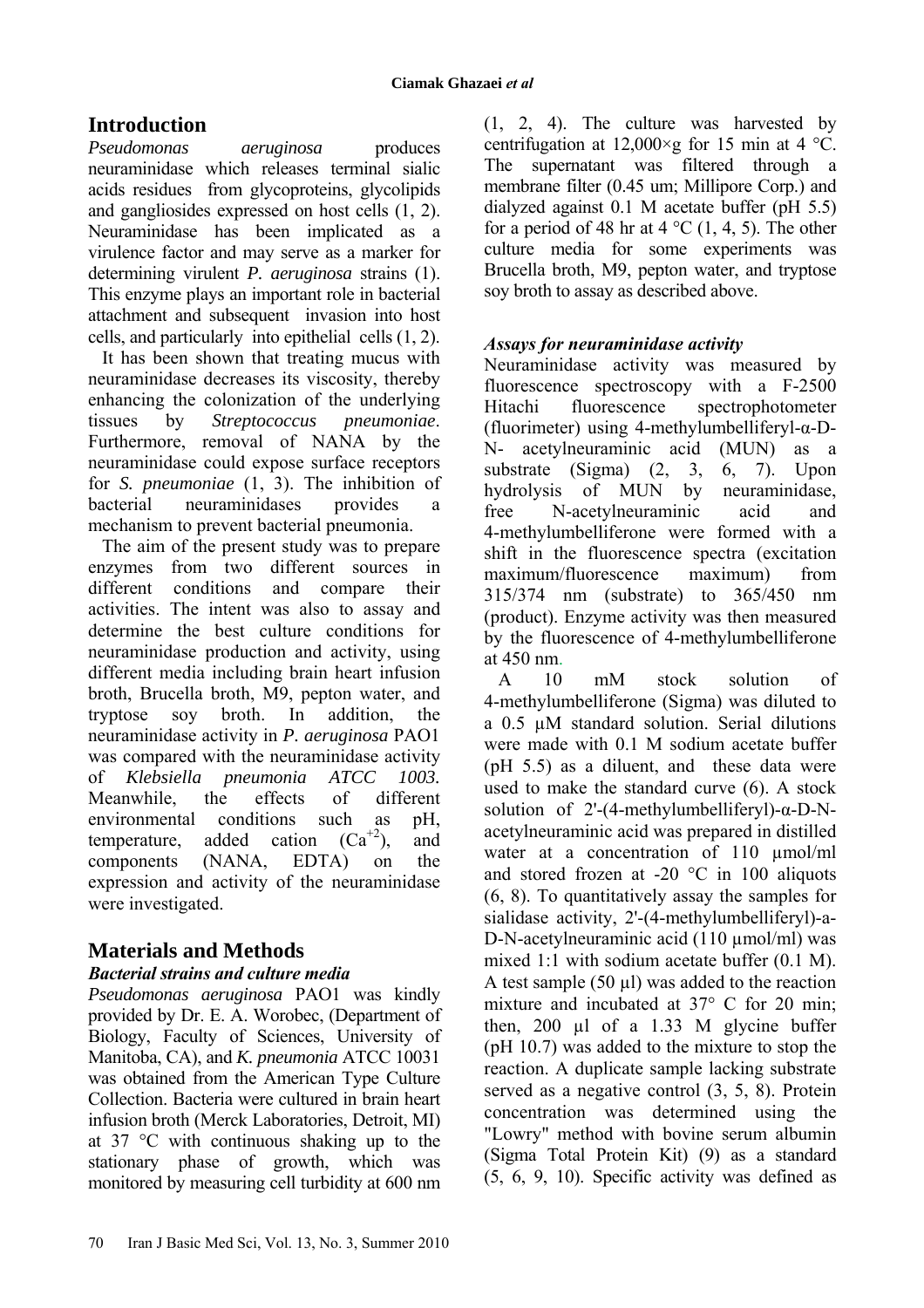micromoles of 4-methylumbelliferone formed per milligram of protein per minute at 37 °C. All assays were performed in duplicate (5, 8). The effect of pH, temperature, added cation  $(Ca^{2})$ , and compound such as NANA and EDTA on neuraminidase activity as well as the effects of pH,  $Ca^{+2}$ , and EDTA on extracellular and cellbound neuraminidase activity were tested in the system described above. In addition, the relationship between *P. aeruginosa PAO1's*  growth curve and neuraminidase production, the effect of pH and temperature on the stability of the enzyme, and the influence of the growth medium on the production of neuraminidase by *P. aeruginosa* PAO1 were examined.

## *Determination of the relationship between growth curve and neuraminidase production*

For this, at given intervals (1 hr), a portion of culture supernatant was removed, and bacterial growth was measured at 600 nm using a biophotometer (Eppendorf BioPhotometer plus). A portion (50 µl) of the culture's supernatant was filtered through a membrane filter (0.45 um; Millipore Corp.) and dialyzed against acetate buffer (0.1 M); then, the enzyme activity was determined (11, 12).

## *Determination of secreted and cell-bound neuraminidase activity*

To determine the amount of secreted and cellbound neuraminidase of *P. aeruginosa* PAO1 *and K. pneumoniae* ATCC 10031, the cultures of these organisms were harvested by centrifugation at  $12,000 \times g$ . The cell pellet was suspended in phosphate-buffered saline (PBS;  $0.01$  M [pH 7.4]) to 1:25 of the original volume. The suspension was divided into three parts and treated as follows: (i) Tween 80  $(0.1\%)$  was added to the cell suspension. The mixture was shaken at 30 °C for 30 min. (ii) The cells in PBS suspension were lysed by twice freezing and thawing the suspensions in liquid nitrogen; they were allowed to thaw completely before re-freezing (13). (iii) The cell suspensions in PBS were shaken at 30 °C for 30 min. These suspensions were further centrifuged at 27,000 $\times$ g for 8 min at 4 °C. The supernatant from each portion was passed through a millipore filter (pore diameter, 0.45, um), dialyzed against acetate buffer (0.1 M), and assayed for neuraminidase activity (4, 12, 13).

# **Results**

## *Effect of various concentrations of N-acetylneuraminic acid on neuraminidase production by P. aeruginosa* **PAO1** *in M9 media*

Data showed that a 4 mg concentration of Nacetyl neuraminic acid has the greatest effect on production of *Pseudomonas aeruginosa* PAO1 neuraminidase. Further incremental increases had no effect on enzyme production.

## *Influence of growth medium on the production of neuraminidase by P. aeruginosa* **PAO1**

The greatest enzyme yield was in BHI (4.06 unit/total mass of protein) with more complicated components whereas less enzyme was produced in M9 (1.37 unit/total mass of protein) media.

## *Relationship between P. aeruginosa* **PAO1**  *growth and neuraminidase production*

The pattern observed for neuraminidase production closely paralleled the growth curve of the organism. Enzyme production increased dramatically as the organism entered the logarithmic phase of growth and was maximal at peak of this phase. A decline in enzyme activity was seen when the organism entered the late stationary phase of growth.

### *Effect of growth temperature on the production of neuraminidase in P. aeruginosa* **PAO1**

The results indicate that the enzyme production is maximal at 37 °C in contrast to the lower yield at 42  $^{\circ}$ C and 22  $^{\circ}$ C.

## *Relationship between amount of the enzyme and neuraminidase activity of P. aeruginosa PAO1*

The pattern observed for neuraminidase activity closely paralleled the total amount of enzyme. The enzyme activity increased up to a concentration of 0.25 mg/ml protein and followed an almost constant linear rate.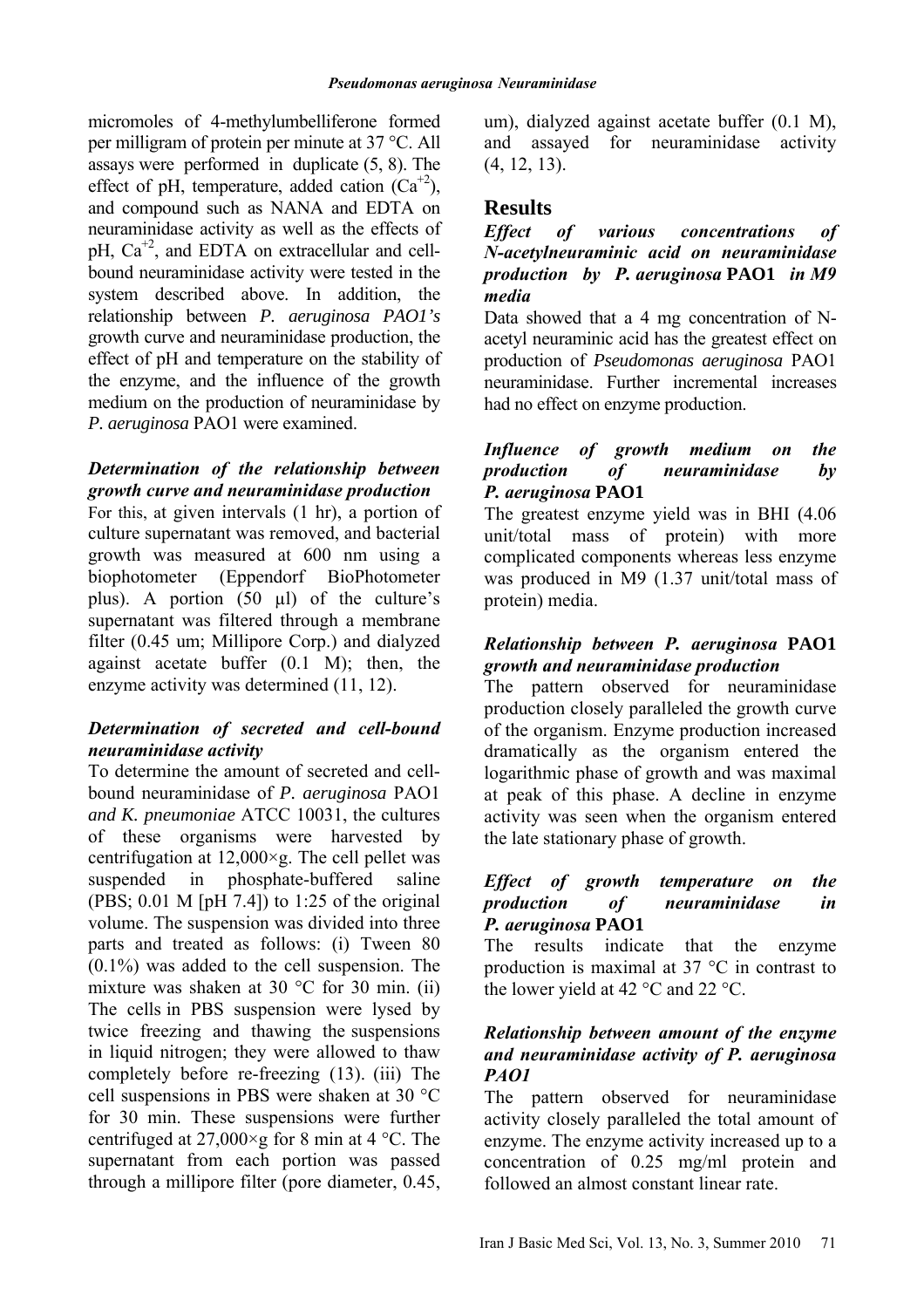*Relationship between incubation time and neuraminidase activity of P. aeruginosa* **PAO1** 

As the incubation time increased, the activity of the enzyme increased too and a linear pattern was maintained until 20 min. Under the conditions of the assay, 4-methylumbelliferone release decreased within 40 to 60 min. The assay is linear with respect to enzyme concentration.

## *The optimum temperature and pH of P. aeruginosa* **PAO1** *neuraminidase activity*

A peak of maximal activity occurred at 56 ˚C, but more than 95% of the enzyme activity was destroyed at 65 ˚C. An optimal activity was achieved at pH 5.

### *Thermal stability of P. aeruginosa* **PAO1**  *neuraminidase*

Heating the enzyme in the presence and absence of albumin led to approximately %30 and %42.5 reduction of the *P. aeruginosa* PAO1 neuraminidase activity respectively within 45 min at 56  $°C$  (Figure 1).

#### *Stability of P. aeruginosa* **PAO1**  *neuraminidase at different pH after 1 hr*

Incubation of the enzyme at various pHs showed that the lowest and highest stability of the enzyme occurred at pH 7 and 2 respectively.

## *Effects of Ca2+, EDTA and N-acetyl neuraminic acid on neuraminidase activity of P. aeruginosa* **PAO1** *with 4-methylumbelliferyl-α-D-N-acetylneuraminic acid (MUN) as substrate*

Added cation and other reagents were examined for their effects on the neuraminidase activity.  $Ca<sup>2+</sup>$ , EDTA and N-acetyl neuraminic acid (NANA) led to a decrease in activity. The results indicated that  $Ca^{2+}$ , EDTA and NANA have inhibitory effects on the enzyme activity (Table 1).

## *Presence of intracellular, extracellular and cell-bound neuraminidase of P. aeruginosa*  **PAO1**

The supernatant fraction (extracellular enzyme) possessed a specific activity of 4.06 µmol of 4-methylumbelliferone released per min

Table 1. Effect of  $Ca^{2+}$ , EDTA and NANA on neuraminidase activity of *P. aeruginosa PAO1*.

| Additive                           | Percent decrease |
|------------------------------------|------------------|
| 2 mM $CaCl2$                       | 36.2             |
| $20 \text{ mM }$ CaCl <sub>2</sub> | 58.31            |
| $0.05$ mM EDTA                     | 49.78            |
| 0.5 mM EDTA                        | 36.66            |
| 10 mM NANA                         | 39.8             |
| 20 mM NANA                         | 54.8             |
| 40 mM NANA                         | 63               |

Table 2. Neuraminidase activity (secreted, intracellular and cell-bound) in *P. aeruginosa PAO1.* 

| *Specific activity |
|--------------------|
| 4.06               |
| 2.32               |
| 0.58               |
| 0.79               |
|                    |

\*Specific activity is expressed as micromoles of 4-methylumbelliferone released per minute per milligram of protein.

per mg of protein. On the contrary, the wholecell fraction had cell-bound (treated with shaking and Tween 80) and intracellular neuraminidase which possessed a lower specific activity (Table 2).

*Effect of pH on extracellular and cell-bound neuraminidase activity in P. aeruginosa* **PAO1** *and K. Pneumonia ATCC 10031* 

In *P. aeruginosa* PAO1, increasing the pH led to an initial drop in activity at pH 6 followed by an increase, whereas in *K. pneumoniae* ATCC 10031, the enzyme activity increased with increasing pH and an appreciable drop was observed at pH 7 (Figure 2).

## *Effect of Ca2+ on extracellular and cellbound neuraminidase activity in P. aeruginosa* **PAO1** *and K. pneumonia ATCC 10031*

In *P. aeruginosa PAO1*, addition of  $Ca^{+2}$  up to 25 mM led to an appreciable decrease in extracellular activity followed by an increase. Also in *K. pneumoniae* ATCC 10031*,* similar results were observed (Figure 3).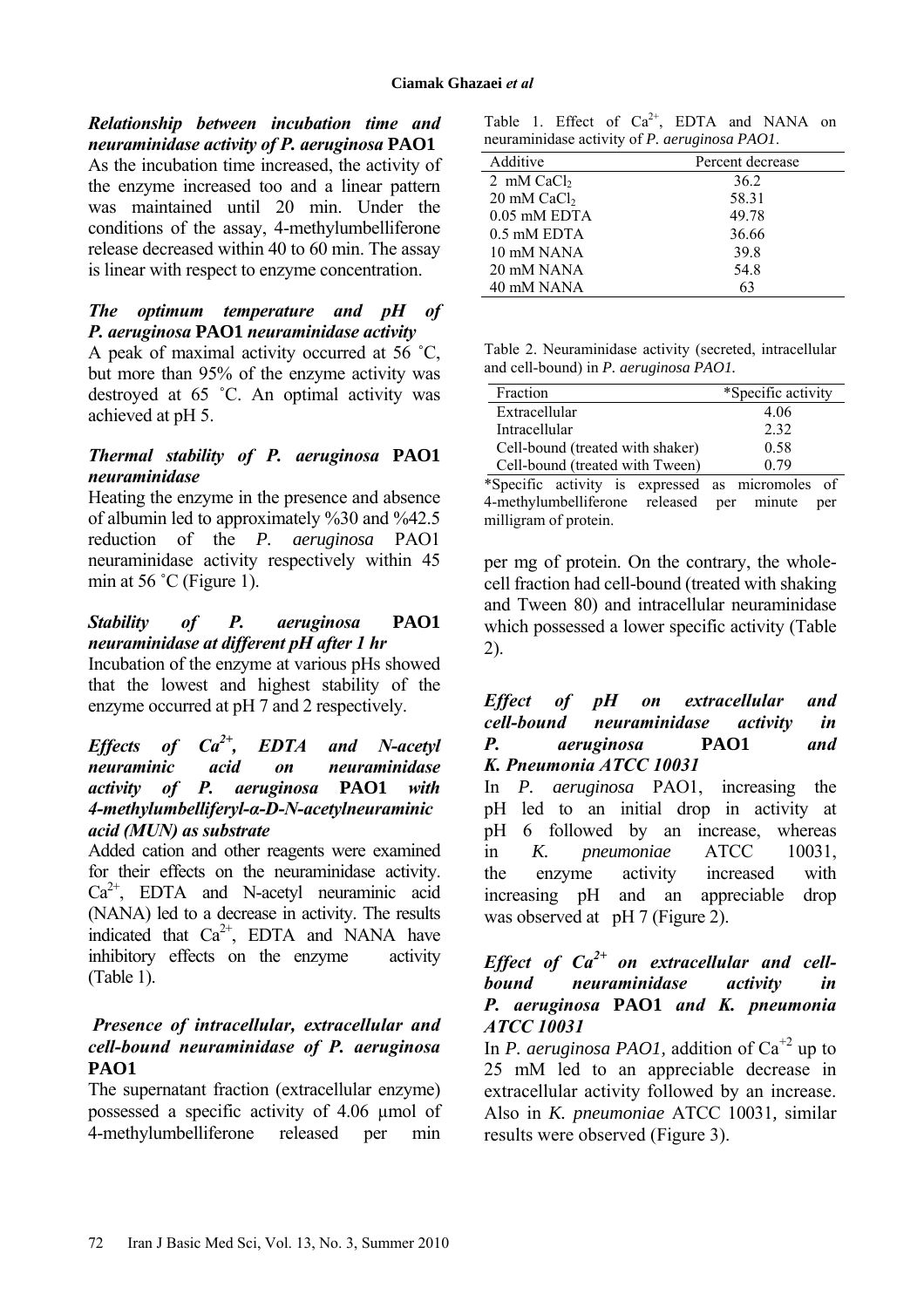

Figure 1. Thermal stability of *P. aeruginosa* PAO1 neuraminidase in the presence and absence of bovine serum albumin.



Figure 2. Effect of pH on extracellular and cell-bound neuraminidase activity of *P. aeruginosa* PAO1 and *K. pneumoniae* ATCC 10031*.* 



Figure 3.  $Ca^{2+}$  effect on extracellular and cell-bound neuraminidase activity of *P. aeruginosa PAO1*and *K . pneumoniae* ATCC 10031.



Figure 4. Effect of EDTA on extracellular and cell-bound neuraminidase activity of *P. aeruginosa*  PAO1 and *K. pnumoniae* ATCC 10031*.*

#### *Effect of EDTA on extracellular and cellbound neuraminidase activity in P. aeruginosa*  **PAO1** *and K. Pneumoniae ATCC 10031*

In *P. aeruginosa PAO1,* addition of EDTA up to 1.5 mM led to a markedly increase in extracellular activity followed by a decrease. Also in *K. pneumonia*, the similar pattern was observed (Figure 4).

## **Discussion**

In this study, we examined the effects of multiple parameters on the production and activity of neuraminidase in *P. aeruginosa* and directly evaluated the activities of neuraminidases produced by *P. aeruginosa* PAO1 and *K. pneumoniae* ATCC 10031 under a variety of assay conditions. Both *P. aeruginosa* and *K. pneumoniae* are common sources of nosocomial and opportunistic infection in immunocompromised individuals and those with other chronic medical conditions (14, 15). *P. aeruginosa*, in particular, is a major public health concern, as it is widespread in hospital settings, is often resistant to antibiotics, and frequently is a cause of sepsis and death (14). As neuraminidase is an important determinant of the virulence of *P. aeruginosa* as well as that of *K. pneumoniae* (1, 16), it is a highly attractive target for the development of newer, more effective antibiotics. Defining optimal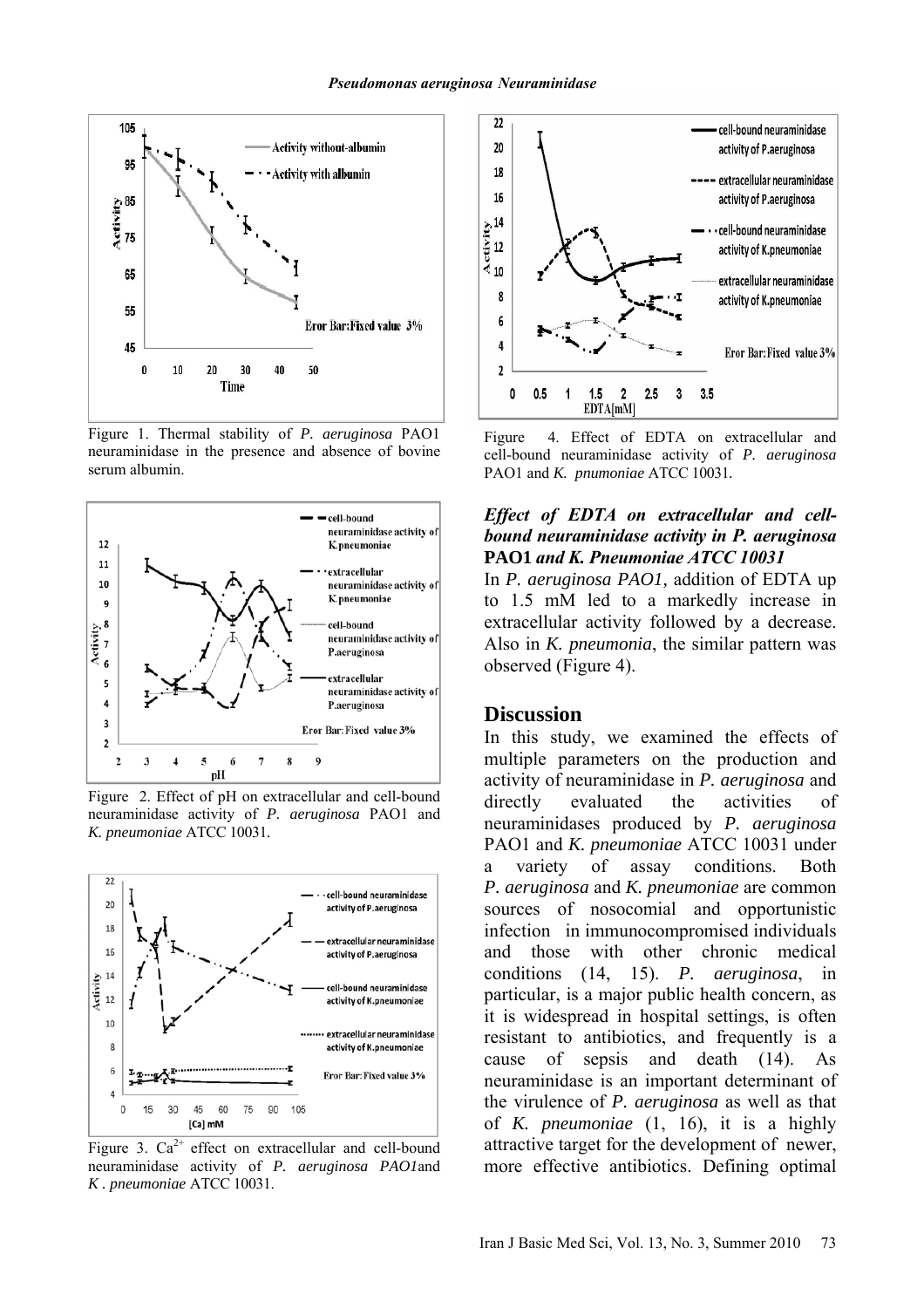production and assay conditions for the neuraminidases of these two organisms is critical for efficient development of drug screening assays.

As a first step in defining optimal culture conditions for the production of neuraminidase from *P. aeruginosa PAO1*, we examined the effects of varying concentrations of N-acetyl neuraminic acid in the culture medium (17, 18), growth medium, and growth temperature on the production of neuraminidase, as assayed by its activity in culture supernatants. We found that neuraminidase activity increased with increasing concentrations of N-acetyl neuraminic acid up to 4 mg/ml, above which there was no further increase in activity. We also found greater neuraminidase production by cells cultured in the more complex BHI medium relative to M9 medium. Finally, enzyme production was higher at 37 °C than 42 °C or 22 °C. Optimum growth temperature of *P. aeruginosa* is 37 °C (19). Enzyme production closely paralleled growth, with the greatest rate of production occurring during the log phase of growth and with a sharp decline in production as the cultures reached stationary phase (Figure 1). In *Pasteurella multocida,* enzyme production increased gradually throughout the first 10 hr of growth but increased dramatically as the organisms entered the first stationary phase, this continued throughout the second stationary phase (12). Similarly, enzyme activity closely paralleled protein concentration in the supernatant, increasing linearly with protein concentration up to 0.25 mg/ml of protein.

We next examined the relationship between assay parameters, including temperature and pH, on both the activity and stability of neuraminidase. First, we verified that our assay was linear with respect to incubation time. Cumulative neuraminidase activity increased linearly for at least 20 min, and fell below the linear rate by 40 to 60 min. Maximal activity was achieved at 56 °C, with activity rapidly decaying at 65 °C, and the optimal pH was found to be 6.4. At 56  $\degree$ C, 42.5% of activity was lost after 45 min. Addition of albumin slowed this decay to some extent,

with only 30% activity loss after 45 min. Prolonged incubation of neuraminidase at various pHs revealed that it is maximally stable at pH 2 and maximally labile at pH 7. Furthermore, addition of  $Ca^{2+}$ , EDTA, and NANA all led to inhibition of activity (20).

Finally, we determined the relative amounts of secreted membrane-bound and intracellular neuraminidase (4) from *P. aeruginosa PAO1*, and the effects of both calcium and EDTA on the activities of both free and cell-associated neuraminidases from both *P. aeruginosa* PAO1 and *K. pneumoniae*  ATCC 10031. As expected, the highest specific activity was found in the supernatants of *P. aeruginosa* PAO1 cultures, with far lower specific activities in the membraneassociated fractions derived from either detergent extraction or cell shaking, and an intermediate level in the intracellular fraction (Table 2). Interestingly, the neuraminidases from *P. aeruginosa* PAO1 and *K. pneumoniae* ATCC 10031 differed markedly in their responses to pH,  $Ca^{2+}$ , and EDTA, exhibiting nearly opposite sensitivities. Furthermore, there were dramatic differences between extracellular and membrane-bound forms (21, 22) for each organism. Extracellular neuraminidase from K*. pneumoniae* was found to be highly sensitive to pH, having a pH optimum around 6 and being significantly less active at the higher and lower pH, whereas neuraminidase from *P. aeruginosa* PAO1 exhibited an minimum activity around pH 6 and significantly higher activity at low pH. Similarly, extracellular enzyme from *K. pneumoniae* was stimulated by modest amounts of  $Ca^{2+}$  and inhibited by modest amounts of EDTA, whereas the *P. aeruginosa*  PAO1 enzyme exhibited the opposite behavior. In both organisms, the cellassociated enzyme exhibited pH and divalent cation sensitivities (21, 23) that differed from those of the extracellular enzyme.

# **Conclusion**

These results not only establish important baseline conditions for the optimal production and assay of neuraminidase from *P. aeruginosa*, but also reveal key differences in